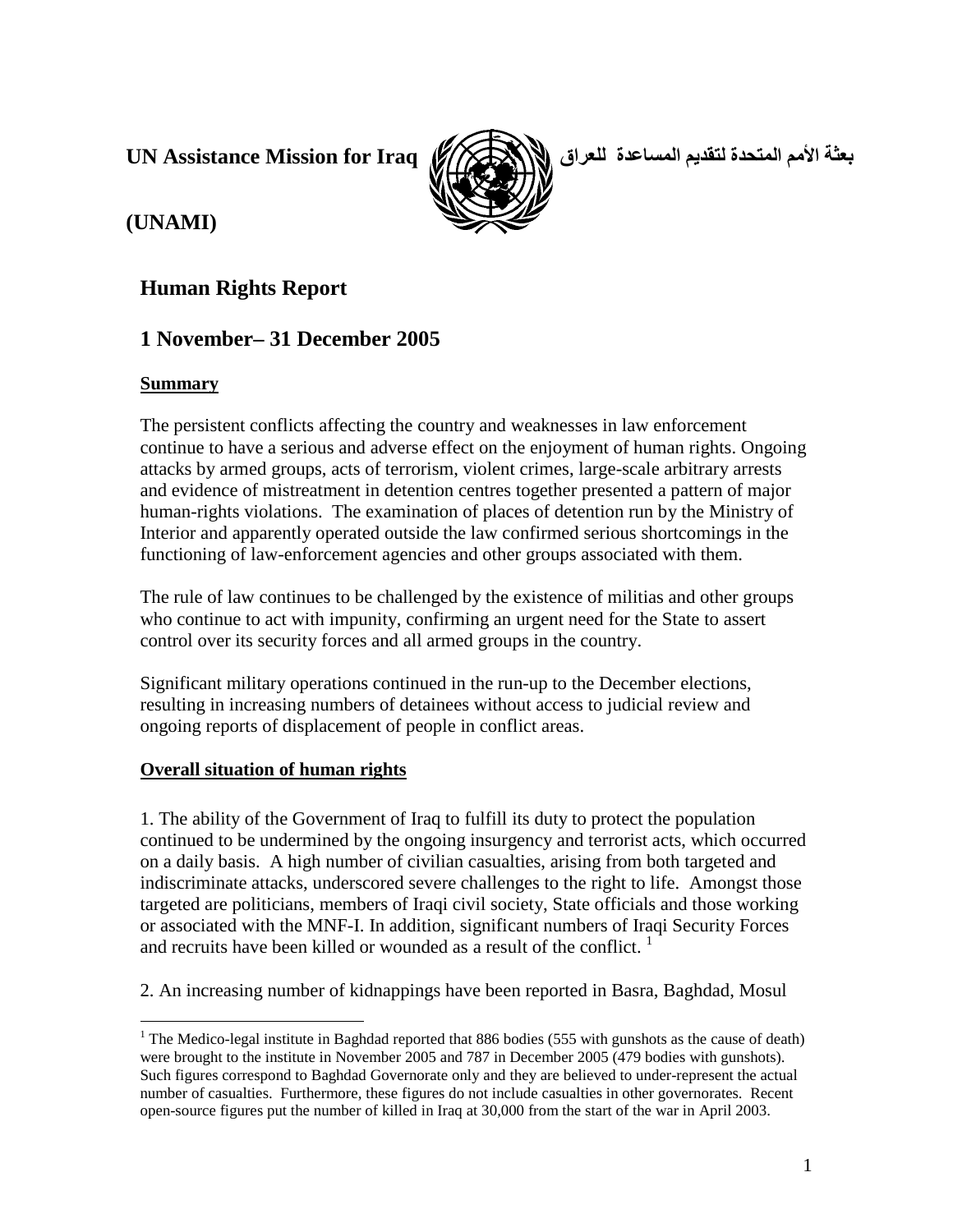and other parts of the country. The perpetrators appear to be, predominantly, members of armed militias linked to political factions or criminal gangs as well as criminals dressed in uniform, posing as security forces. At times, the distinction between the aforementioned categories of perpetrator appear blurred. There are no clear statistics regarding the number of kidnappings taking place in Iraq. While the abduction of foreign nationals has been widely publicized, the plight of Iraqi victims has attracted less attention despite involving a higher number of hostages. These included, in particular, the kidnapping and killing of Shi'a pilgrims on their way to Shi'a holy shrines and of Sunni clerics, whose bodies are usually found bearing signs of torture. .

3. Repeated bombings and other killings by armed groups targeting civilians, religious leaders and mosques with the clear intent to undermine community relations continued to be reported. Although an increase in such attacks has been noticed in the last few months, this trend appears to be confined to specific areas. All political and community leaders should continue to work towards countering such practices and improving community relations. By way of example, on 23 November 2005, the leader of the Sunni Bata tribe, Khadim Sarhid al-Hemaiyem, was killed in Baghdad along with his three sons and his son-in-law. On 24 November 2005, unknown gunmen killed Sheikh Ibrahim Al Kouthery, the Imam of the Al Kouthery Mosque. A day later, Sheikh Nader Salman, the Sunni Imam of Al Ashra Al Mubashara Mosque, was reportedly arrested by individuals wearing police uniforms and found dead near the mosque several hours later. Further reports have been collected on the apparent systematic intimidation of the Sunni community in Abul Khaseeb and Zubayr, which are located south-east of Basra city. In the Baghdad neighbourhoods of Abu Ghraib, Al Doura, Al Jami'a and Al Beya' at least 22 members of the Shi'a community were reportedly killed in December by unknown individuals allegedly with the objective of stirring inter-communal tensions. On 30 December, fourteen members a family belonging to the Shi'a community in Mahmudiyah were killed while they were traveling on a minibus near the town of Latifiyah. Such actions led to the relocation of some residents to other neighbourhoods. Community relations also remained strained in Kirkuk, where tensions between the Kurdish and Turkoman communities have been reported. The offices belonging to the Turkoman Front in Mosul were attacked by unidentified gunmen on 11 November, resulting in the killing of two passers-by, among them a female minor. Christians across Iraq reportedly cancelled or held low-key Christmas celebrations for fear of becoming victims of religious intolerance**.** 

4. The Human Rights Office is seeking clarification from the Kurdish Regional Government regarding the case of the writer Kamal Sayid Qadir, a 48-year-old Iraqi Kurd with Austrian citizenship, who was arrested in October in Erbil. He has reportedly been sentenced to thirty years in prison, allegedly for "slandering" the Kurdish regional leadership.

5. Children remain gravely affected by the situation in current Iraq. According to some sources, women and children account for twenty percent of all civilian deaths. Although the exact number of children who have been killed as well as the extent of the trauma they have suffered as a result of the conflict are difficult to determine, the extent of the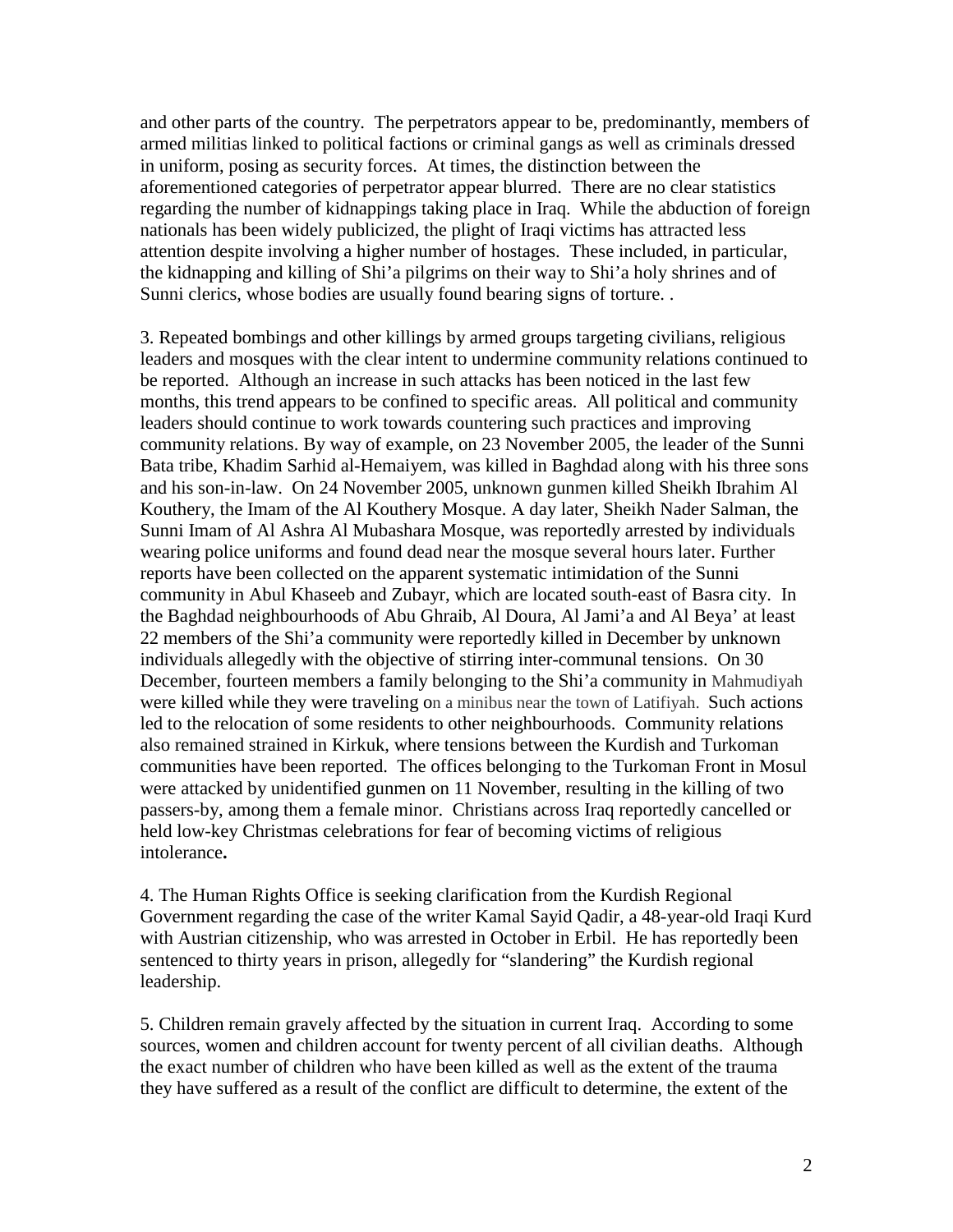suffering of children is unacceptable. Scores of children have been killed in indiscriminate bombings and by indirect fire. Some surveys suggest that a large number of children in Iraq have lost one or both parents as well as close family members to violence.<sup>2</sup> Of particular concern are reports of attacks involving children acting as combatants. On 1 November 2005, a boy said to be aged between ten and thirteen years allegedly carried out a suicide bombing targeting the police commander in the city of Kirkuk. Later that month, two boys aged twelve and thirteen years reportedly carried out attacks against MNF-I patrols in Fallujah and Hweeja, respectively.

#### **Elections**

6. Tensions in the pre-electoral period resulted in a number of killings and other violent incidents. Mr. Mizher Al Dulaimi, leader of the Iraqi Free Progressive Party, was killed by unknown gunmen in Ramadi on 13 December 2005. The Human Rights Office also received reports of assassinations and the intimidation of campaign workers in Basra, Baquba, Mosul and Baghdad. A number of allegations related to politically-motivated violence were made in Dohuk, Erbil and Sulaymaniyah Governorates on 6-7 December. The attacks targeted the Kurdistan Islamic Union (KIU) offices, and were allegedly perpetrated by individuals in security uniforms said to belong to the Kurdistan Democratic Party. At least four KIU members were killed and many more wounded, including a number of police officers. The Kurdish Regional Government (KRG) has established a commission of inquiry to investigate these allegations. In a letter to KRG President Massoud Barzani, on 22 December 2005, the Special Representative of the Secretary General welcomed the aforementioned inquiry and asked to remain apprised of progress in any criminal investigation opened into the case. On 25 December 2005 the bound and bullet-ridden body of an Iraqi student leader was found in Mosul. Mr. Qusay Salahaddin, president of the Students' Union of Mosul University, along with another student, were abducted from Qusay's home by unknown gunmen and subsequently found shot dead. The murder was perpetrated several days after Qusay had led a demonstration in Mosul against the election results. UNAMI finds encouragement in the efforts made by the Government of Iraq to create the conditions allowing thousands of detainees, including security internees, to exercise their political rights and vote in the elections of 15 December 2005.

#### **Detention**

7. On 14 November 2005, an inspection carried out jointly by the MNF-I/Iraqi Security Forces (ISF) in the Al-Jaidiriya area in Baghdad brought to light the existence of about 170 detainees kept in a detention facility run by the Ministry of Interior. Many of those found in the detention centre were said to bear signs of torture and several others were reported to have died as a result of abuse inside the facility. On 15 November 2005, the Government announced the opening of an inquiry into the Al Jadiriya case which was

 $\overline{a}$  $2^2$  The Iraq Living Conditions Survey by the UNDP/Ministry of Planning showed that thirteen percent of Iraqis surveyed who were between the ages of fifteen and nineteen had lost their fathers (while in neighbouring Jordan only eight percent of the same age group had lost their fathers). See UNHCR, Iraq Country of Origin, October 2005. Available at: http://cbbk.org/public/coo\_report\_iraq05.pdf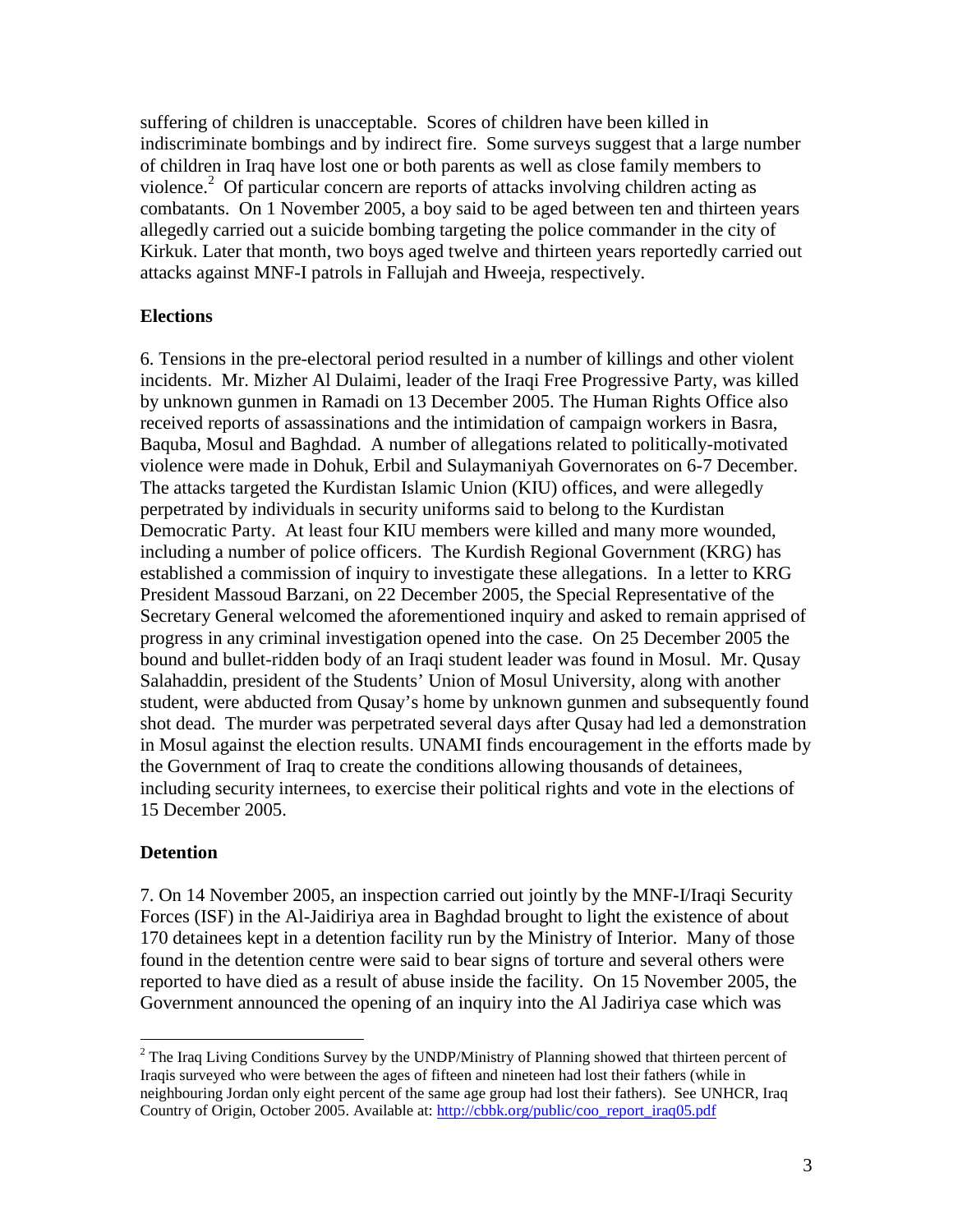expected to report within one week. A judicial committee was also established to investigate the legality of the detention procedures followed in the case of those found in Al Jadiriya, and to ascertain whether the detainees had been abused. A third inquiry was launched by the Government to look into the overall issue of detention in the country and was expected to report by the end of December 2005. Following the inspection on 14 November 2005, other places of detention have been identified and examined in December 2005 by Iraqi Government officials with the support of the MNF-I. At least 625 detainees were found, on 8 December 2005, in another detention facility run by the Ministry of Interior in Baghdad. Many detainees were reportedly found in poor health, allegedly as a result of abuse. Several of the detainees bore signs of torture.

8. Allegations that detainees were and remain held outside the existing legal framework have been made consistently in various parts of the country. On 18 November 2005, the UN High Commissioner for Human Rights stated publicly that international participation in the aforementioned enquiries would assist the Iraqi authorities address the problem of unlawful detention in an impartial manner. Furthermore, the High Commissioner expressed concern at the lengthy internment of individuals for reasons of security without adequate judicial oversight. UNAMI has repeatedly raised its concerns with different parties, including with the highest levels of the Government of Iraq, regarding disturbing allegations of torture and other human-rights violations carried out in detention facilities by forces belonging to - or associated with - the Ministry of Interior. The Special Representative of the Secretary General met with Prime Minister Jaafari and President Talabani on 26 and 27 November 2005, respectively, to reiterate concerns regarding abuse in detention centres and to reiterate the benefits of international involvement in the an inquiries dealing with the problem of unlawful detention.

9. The deadlines for the publication of the results of the abovementioned inquiries have so far been extended. As there is understandable interest in the international community regarding detention practices in Iraq, UNAMI will continue to monitor developments concerning this matter. Although the Government of Iraq declined to call for an international inquiry, UNAMI is encouraged by the commitment expressed by the Government to move towards ensuring transparency as well as the rule of law. The identification of problems related to unofficial detention centres in all of Iraq must result in the bringing to justice those found to have committed crimes at all levels of command. These initiatives will demonstrate that Iraq is ready to close the impunity gap and to evolve from a culture of lawlessness and impunity towards one ensuring respect for legal institutions and the rule of law.

10. Mass detention operations continued to be carried out, particularly in the run up to the elections of 15 December 2005, by the MNF-I as well as the Iraqi Security Forces in Dyalla, Baghdad and the western reaches of Iraq. As of early January 2006, over 21,000 detainees were in MNF-I and Iraqi custody. According to credible reports received by UNAMI, operations run by the Iraqi Police and Special Forces linked to the Ministry of Interior continue to disregard standing instructions issued by the Ministry of Interior concerning the need to adhere to legal guarantees during detention operations. Scores of individuals are regularly detained in the middle of night and without judicial warrant.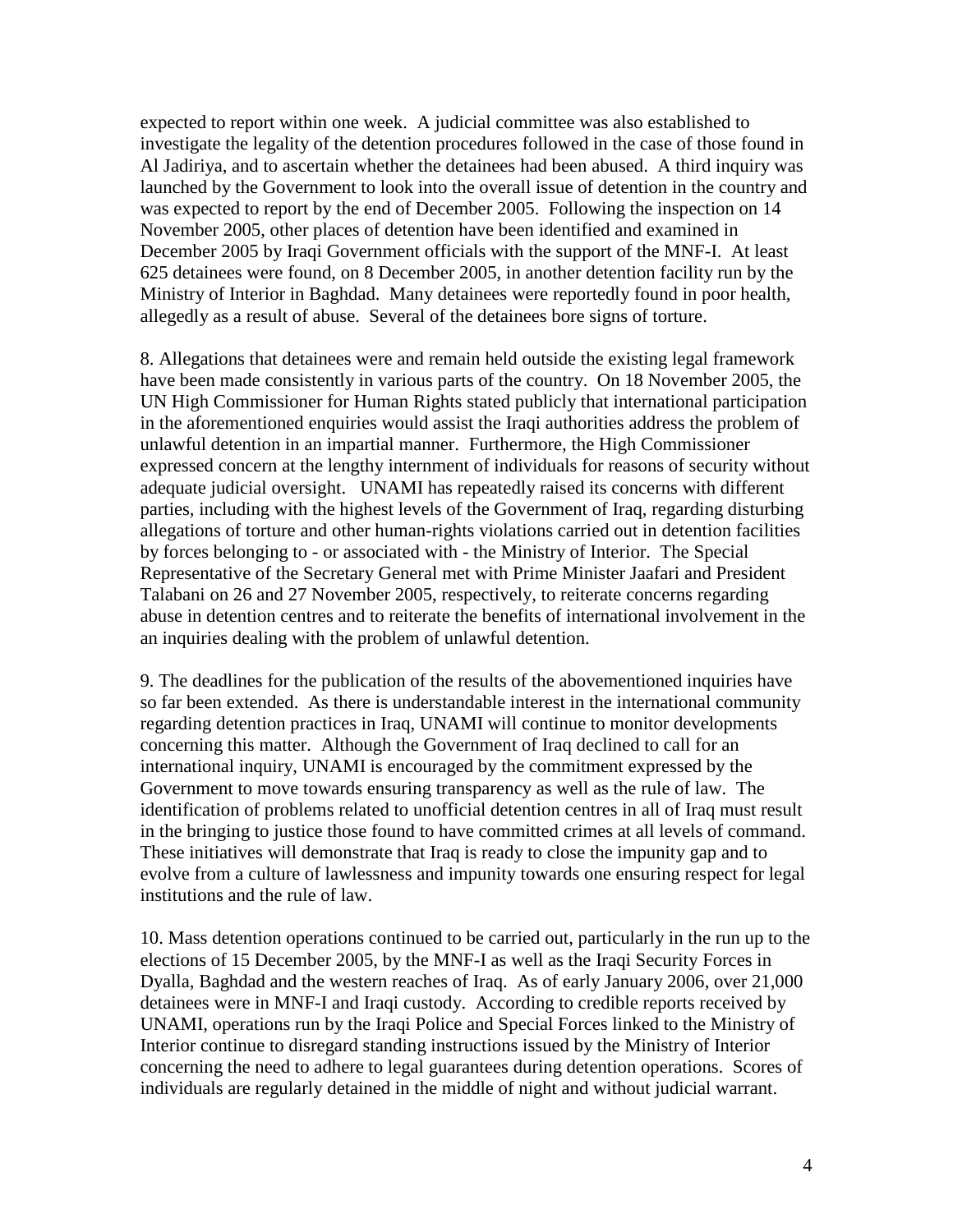There is currently no evidence that the Ministry of the Interior in particular has undertaken investigations or otherwise taken action in response to these violations of standing orders.

11. As expressed in the past, UNAMI is concerned that the mass-detention operations of the MNF-I and ISF continue to result in an ever increasing number of detainees without access to judicial review of their detention. The failure to provide for such judicial review is a violation of both national and international law. In addition, great numbers of persons deprived of their liberty inside inadequate facilities may lead to other types of violations, as demonstrated in the recent cases of unofficial places of detention operated by the Ministry of Interior. On 25 December, a US Military Spokesman stated that MNF-I will not transfer detainees to the custody of the ISF until such time as conditions of detention and treatment of detainees has significantly improved.

### **Military operations**

12. MNF-I operations in Anbar Governorate during the reporting period have raised a number of human-rights concerns, relating in particular to the death, injury and displacement of non-combatants as well as damage to civilian property and facilities. In addition, the Human Rights Office is in receipt of numerous allegations that medical facilities have been damaged and their operations otherwise disrupted by MNF-I raids, involving in some cases the detention of medical personnel.

13. Without prejudice to any determination of violation of International Humanitarian Law, claims have been made to the effect that Tel Afar Hospital has been occupied by MNF-I and ISF forces for six months, limiting patients' access to the facility and putting at risk the lives of staff and drivers observed by insurgent forces entering the hospital premises. According to non-governmental organization monitors, the ISF continues to maintain a presence in and around the hospital which exacerbates the problem of limited patient access to the facility. Reports have also been received alleging that access to Ramadi Teaching Hospital has been severely restricted for several months by MNF-I roadblocks placed in the vicinity. The teaching hospital was reportedly searched on 8 November 2005 by MNF-I troops claiming that they were looking for insurgents.

14. More generally, during the course of MNF-I military operations at Obeidi in November 2005, water and electricity supplies were badly disrupted and a large number of houses were destroyed or otherwise damaged. A number of non-combatants were reportedly killed, although precise figures concerning these losses are not available to the Human Rights Office. Similar claims were made during and in the wake of MNF-I operations that same month in Al-Qaim, Hadithah, Karabila and Heet, where it was further reported by local actors that up to seven thousand families had been displaced. At the conclusion of the military operations, some of those displaced returned to their homes although living conditions were reported to be inadequate, that is, services remained disrupted and security cordons around the towns severely restricted the movement of residents.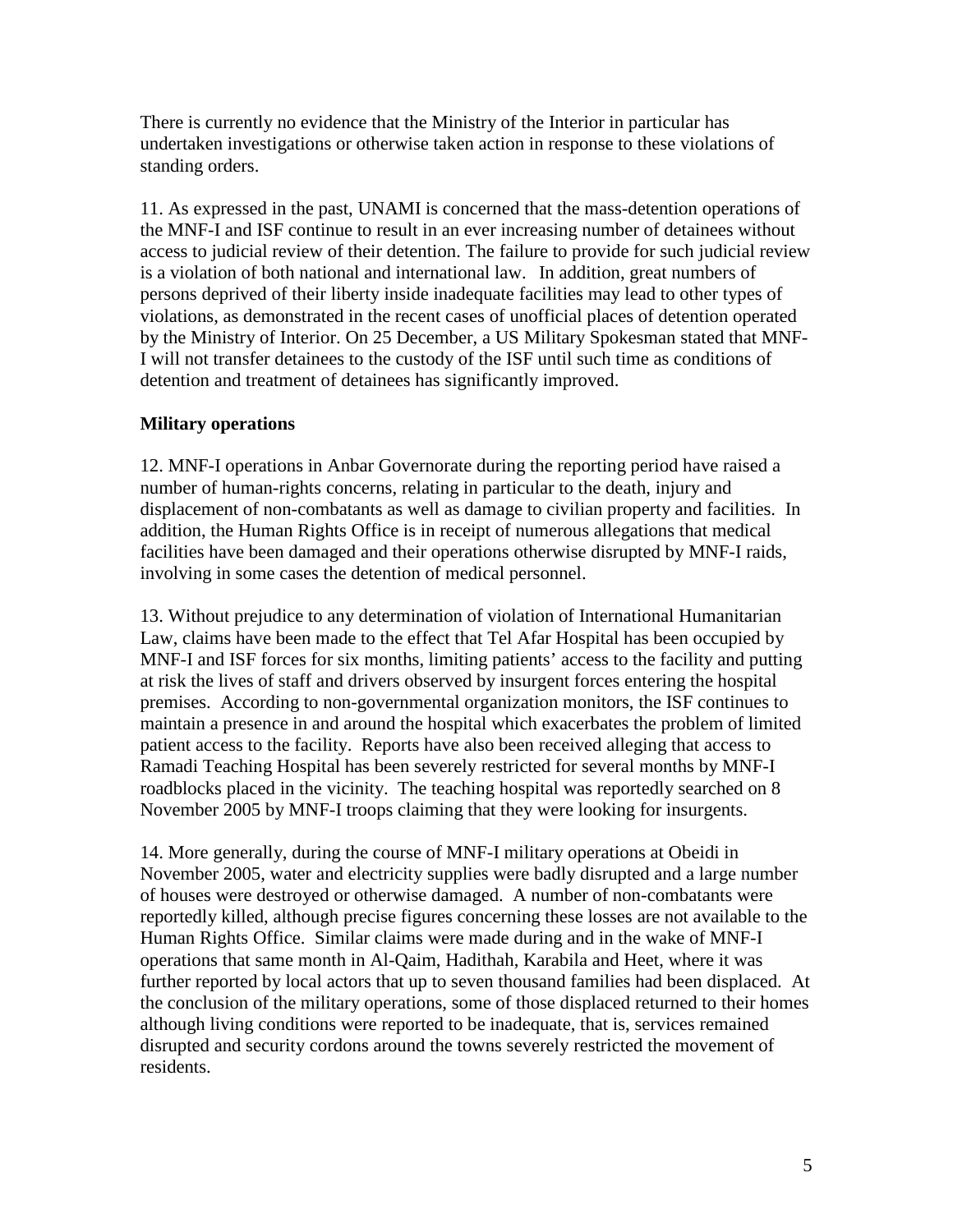## **Rule of law**

15. The Supreme Iraqi Criminal Tribunal continues to try Saddam Hussein and seven coaccused. Following the killing on 20 October of Mr. Saadoun Sughaiyer Al-Janabi, one of the defence attorneys, another member of the defence team, Dr. Adel Mohamed Al-Zubaidi, was assassinated on 8 November and a third wounded in the same attack. Initially, other members of the defence counsel suspended their cooperation with the Tribunal. Subsequently, a protection package was offered and facilitated - in part - the return to court of most lawyers when proceedings resumed on 28 November. At that time, two of the accused were left without legal representation, and the Trial Chamber properly adjourned proceedings until replacement counsel agreeable to the accused could be found. The trial resumed for one day on 5 December and continued on 21 and 22 December in the presence of a number of foreign defence advisors. During these sessions, evidence was heard and a number of procedural as well as jurisdictional arguments were made by the defence. The trial has since been adjourned until late-January 2006.

### **Reconstruction Activities:**

16. The Human Rights Office continues to work to strengthen Iraqi human rights institutions and to build the capacity of Iraqi ministries as well as civil-society organizations in order to promote a culture of human rights, including respect for the rule of law.

17. The Human Rights Office delivered specialised training on the monitoring, documentation and reporting of human-rights violations to forty-one staff members of the Monitoring Section of the Ministry of Human Rights as well as two staff members from the Human Rights Department of the Ministry of Interior. The training was composed of two sessions, each of four days, and took place in Baghdad during the period 23-30 November 2005.

18. The Human Rights Office continues to support projects included in the human-rights programme developed in close coordination with the UN Office of the High Commissioner for Human Rights as well as the Iraqi Ministries of Human Rights and Justice. These efforts include support for the establishment of a National Centre for the Rehabilitation of Torture Victims in Basra and support for Iraqi rehabilitation centers in other parts of Iraq.

### **Police, Prisons and Security Forces**

19. The Human Rights Office is in the process of developing a professionaldevelopmental programme for senior uniformed personnel in the Ministries of the Interior (Iraqi Police), Justice (Iraqi Prison Service) and Defence (Iraqi Security Forces) to cover topics such as fundamental legal principles (human rights, use of force and command responsibility), modern policing, soldiering and prison administration (community relations, transparency and the protection of fundamental freedoms) and